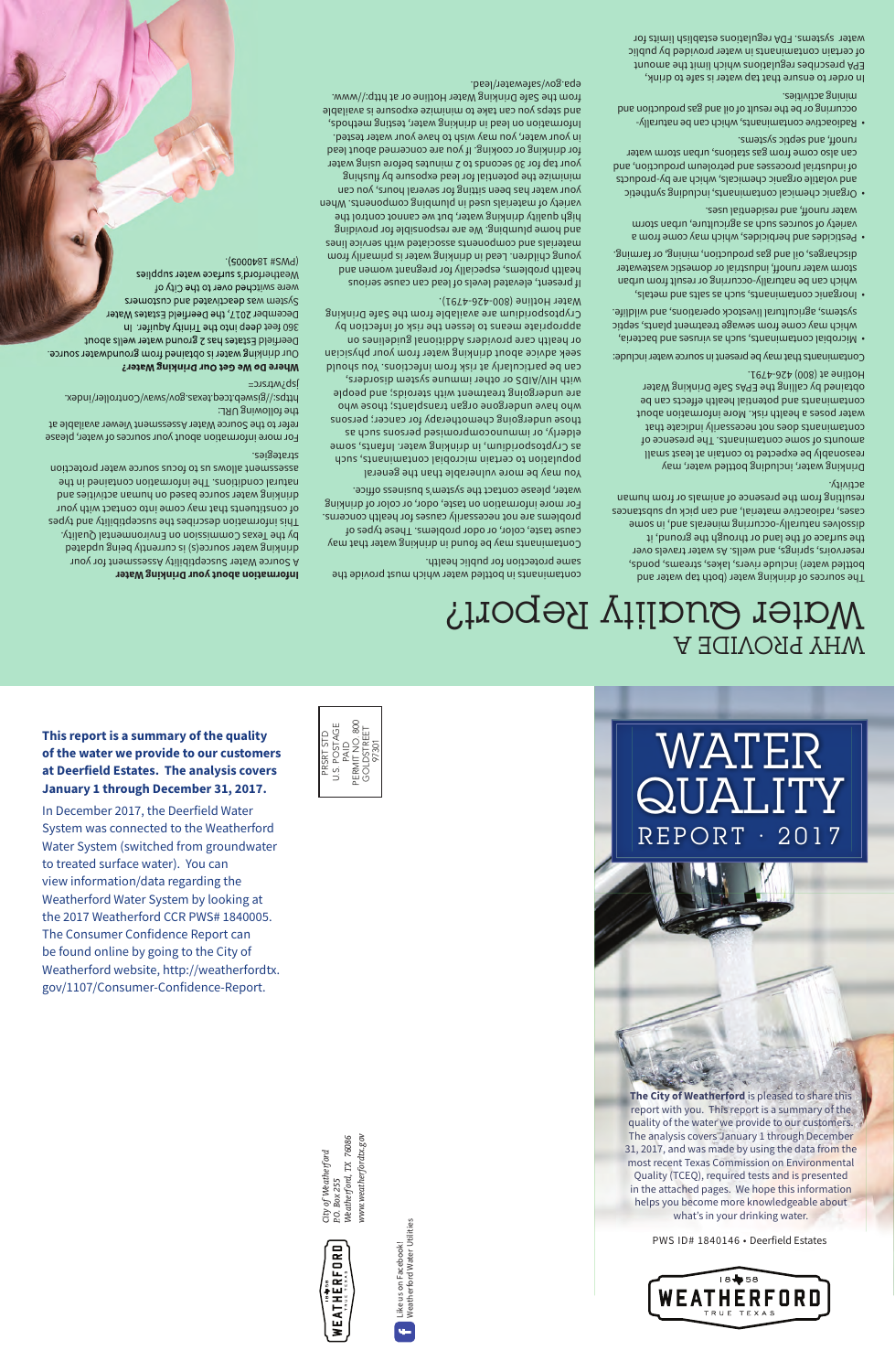## WHY PROVIDE A Water Quality Report?

The sources of drinking water (both tap water and bottled water) include rivers, lakes, streams, ponds, reservoirs, springs, and wells. As water travels over the surface of the land or through the ground, it dissolves naturally-occurring minerals and, in some cases, radioactive material, and can pick up substances resulting from the presence of animals or from human activity.

Drinking water, including bottled water, may reasonably be expected to contain at least small amounts of some contaminants. The presence of contaminants does not necessarily indicate that water poses a health risk. More information about contaminants and potential health effects can be obtained by calling the EPAs Safe Drinking Water Hotline at (800) 426-4791.

Contaminants that may be present in source water include:

- Microbial contaminants, such as viruses and bacteria, which may come from sewage treatment plants, septic systems, agricultural livestock operations, and wildlife.
- Inorganic contaminants, such as salts and metals, which can be naturally-occurring or result from urban storm water runoff, industrial or domestic wastewater discharges, oil and gas production, mining, or farming.
- Pesticides and herbicides, which may come from a variety of sources such as agriculture, urban storm water runoff, and residential uses.
- Organic chemical contaminants, including synthetic and volatile organic chemicals, which are by-products of industrial processes and petroleum production, and can also come from gas stations, urban storm water runoff, and septic systems.
- Radioactive contaminants, which can be naturallyoccurring or be the result of oil and gas production and mining activities.

In order to ensure that tap water is safe to drink, EPA prescribes regulations which limit the amount of certain contaminants in water provided by public water systems. FDA regulations establish limits for

contaminants in bottled water which must provide the same protection for public health.

Contaminants may be found in drinking water that may cause taste, color, or odor problems. These types of problems are not necessarily causes for health concerns. For more information on taste, odor, or color of drinking water, please contact the system's business office.

You may be more vulnerable than the general population to certain microbial contaminants, such as Cryptosporidium, in drinking water. Infants, some elderly, or immunocompromised persons such as those undergoing chemotherapy for cancer; persons who have undergone organ transplants; those who are undergoing treatment with steroids; and people with HIV/AIDS or other immune system disorders, can be particularly at risk from infections. You should seek advice about drinking water from your physician or health care providers Additional guidelines on appropriate means to lessen the risk of infection by Cryptosporidium are available from the Safe Drinking Water Hotline (800-426-4791).

If present, elevated levels of lead can cause serious health problems, especially for pregnant women and young children. Lead in drinking water is primarily from materials and components associated with service lines and home plumbing. We are responsible for providing high quality drinking water, but we cannot control the variety of materials used in plumbing components. When your water has been sitting for several hours, you can minimize the potential for lead exposure by flushing your tap for 30 seconds to 2 minutes before using water for drinking or cooking. If you are concerned about lead in your water, you may wish to have your water tested. Information on lead in drinking water, testing methods, and steps you can take to minimize exposure is available from the Safe Drinking Water Hotline or at http://www. epa.gov/safewater/lead.

### **Information about your Drinking Water**

A Source Water Susceptibility Assessment for your drinking water source(s) is currently being updated by the Texas Commission on Environmental Quality. This information describes the susceptibility and types of constituents that may come into contact with your drinking water source based on human activities and natural conditions. The information contained in the assessment allows us to focus source water protection strategies.

For more information about your sources of water, please refer to the Source Water Assessment Viewer available at the following URL:

https://gisweb.tceq.texas.gov/swav/Controller/index. jsp?wtrsrc=

### **Where Do We Get Our Drinking Water?**

Our drinking water is obtained from groundwater source. Deerfield Estates has 2 ground water wells about 360 feet deep into the Trinity Aquifer. In December 2017, the Deerfield Estates Water System was deactivated and customers were switched over to the City of Weatherford's surface water supplies (PWS# 1840005).